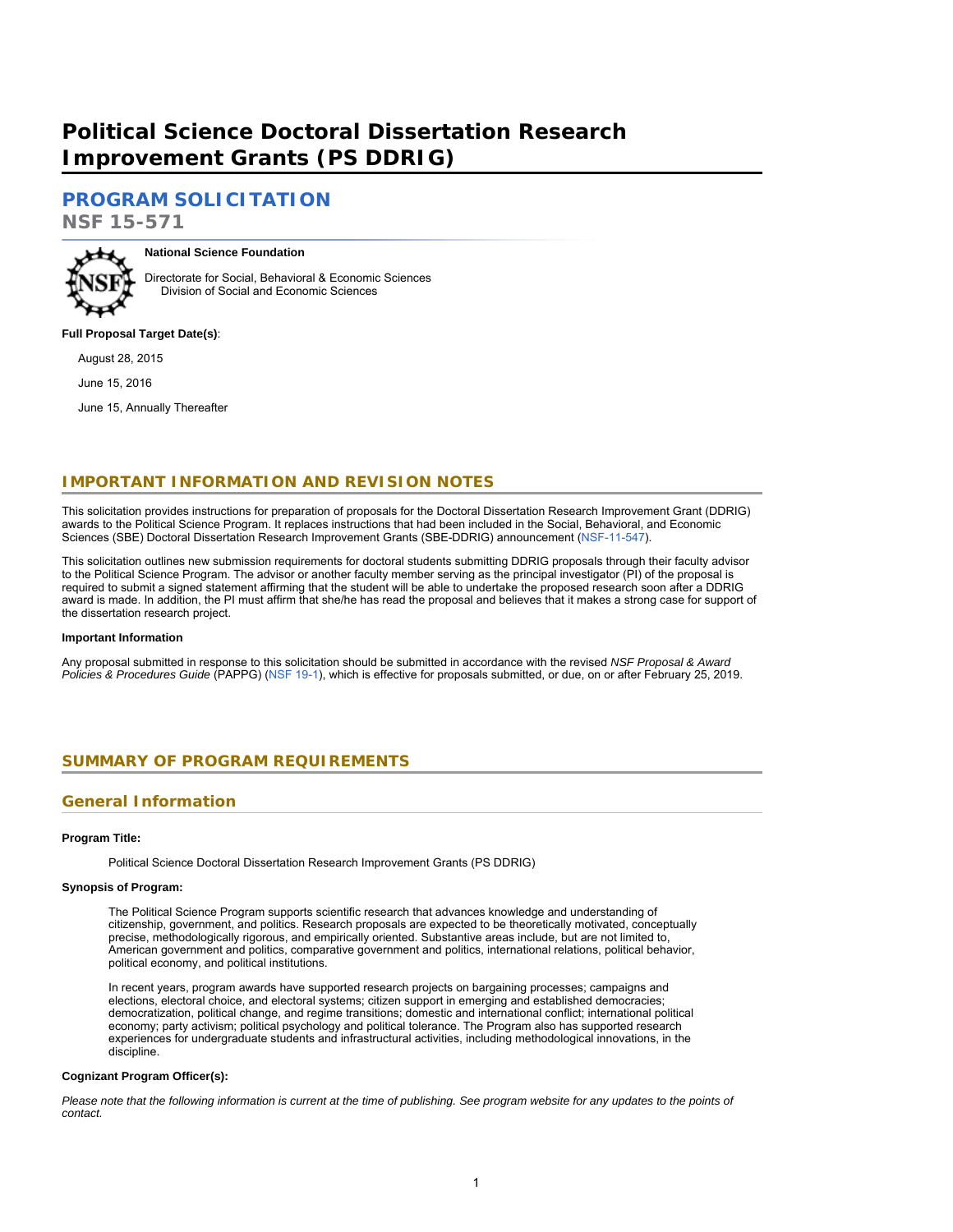- Brian D. Humes-Program Director, W13217, telephone: (703) 292-7284, email: [bhumes@nsf.gov](mailto:bhumes@nsf.gov)
- Zaryab Iqbal- Program Director, W13241, telephone: (703) 292 -7174, email: [ziqbal@nsf.gov](mailto:ziqbal@nsf.gov)
- Monique Moore-Program Specialist, W1711, telephone: (703) 292-4951, email: [mmoore@nsf.gov](mailto:mmoore@nsf.gov)

#### **Applicable Catalog of Federal Domestic Assistance (CFDA) Number(s):**

47.075 --- Social Behavioral and Economic Sciences

### **Award Information**

#### **Anticipated Type of Award:** Standard Grant

#### **Estimated Number of Awards:** 30 to 40

During a fiscal year, the Political Science Program expects to recommend a total of 30-40 Doctoral Dissertation Research Improvement Grant (DDRIG) awards.

#### **Anticipated Funding Amount:** \$700,000

The Political Science Program anticipates spending up to \$700,000, pending the availability of funds. Doctoral Dissertation Research Improvement Grant (DDRIG) awards may not exceed \$15,000 in direct costs plus indirect costs for the entire duration of the award. There are no indirect cost limitations; proposals submitted in response to this solicitation are subject to the awardee's current federally negotiated indirect cost rate. Proposal budgets should be developed at scales appropriate for the work to be conducted.

# **Eligibility Information**

#### **Who May Submit Proposals:**

Proposals may only be submitted by the following:

Universities and Colleges - doctoral degree granting universities and colleges accredited in, and having a campus located in, the U.S., acting on behalf of their faculty members. Such organizations are also referred to as academic institutions.

#### **Who May Serve as PI:**

- The proposal must be submitted by the dissertation advisor(s) on behalf of the graduate student who is at the point of initiating or already conducting dissertation research.
- The advisor is the Principal Investigator (PI) and the doctoral student whose dissertation research will be supported must be designated as a Co-PI.
- The student must be the author of the proposal.
- The student must be enrolled at a U.S. institution but need not be a U.S. citizen.
- Proposals from women, minorities, and persons with disabilities are strongly encouraged.

#### **Limit on Number of Proposals per Organization:**

There are no restrictions or limits.

#### **Limit on Number of Proposals per PI or Co-PI:**

There are no restrictions or limits.

### **Proposal Preparation and Submission Instructions**

#### **A. Proposal Preparation Instructions**

- **Letters of Intent:** Not required
- **Preliminary Proposal Submission:** Not required
- **Full Proposals:**
	- Full Proposals submitted via FastLane: *NSF Proposal and Award Policies and Procedures Guide* (PAPPG) guidelines apply. The complete text of the PAPPG is available electronically on the NSF website at: [https://www.nsf.gov/publications/pub\\_summ.jsp?ods\\_key=pappg.](https://www.nsf.gov/publications/pub_summ.jsp?ods_key=pappg)
	- Full Proposals submitted via Research.gov: *NSF Proposal and Award Policies and Procedures Guide* (PAPPG) guidelines apply. The complete text of the PAPPG is available electronically on the NSF website at: https://www.nsf.gov/publications/pub\_summ.jsp?ods\_key=pappg
	- Full Proposals submitted via Grants.gov: *NSF Grants.gov Application Guide: A Guide for the Preparation and Submission of NSF Applications via Grants.gov* guidelines apply (Note: The *NSF Grants.gov Application Guide* is available on the Grants.gov website and on the NSF website at: [https://www.nsf.gov/publications/pub\\_summ.jsp?](https://www.nsf.gov/publications/pub_summ.jsp?ods_key=grantsgovguide) [ods\\_key=grantsgovguide](https://www.nsf.gov/publications/pub_summ.jsp?ods_key=grantsgovguide)).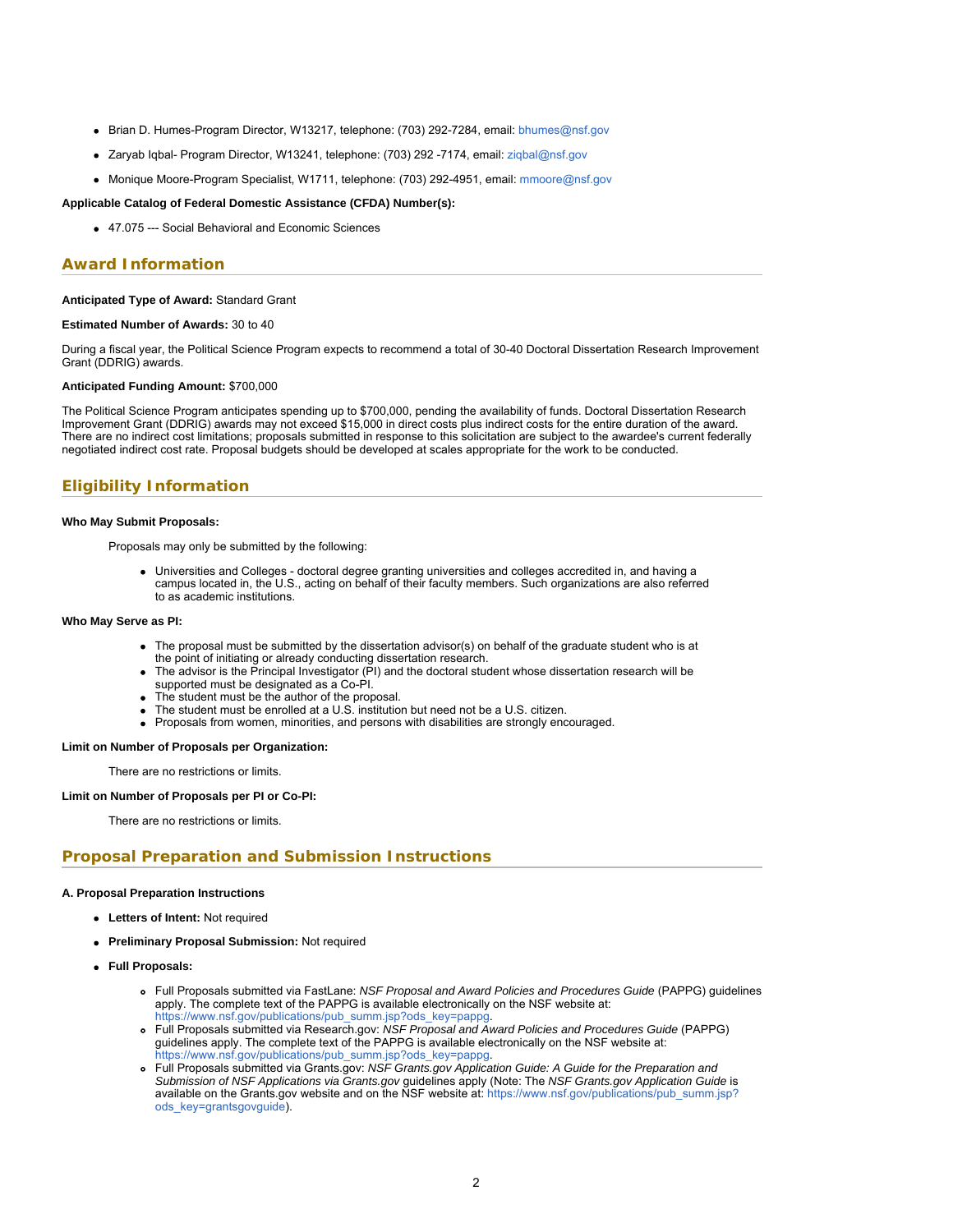### **B. Budgetary Information**

# **Cost Sharing Requirements:**

Inclusion of voluntary committed cost sharing is prohibited.

**Indirect Cost (F&A) Limitations:**

Not Applicable

**Other Budgetary Limitations:**

Other budgetary limitations apply. Please see the full text of this solicitation for further information.

### **C. Due Dates**

**Full Proposal Target Date(s)**:

August 28, 2015

June 15, 2016

June 15, Annually Thereafter

# **Proposal Review Information Criteria**

### **Merit Review Criteria:**

National Science Board approved criteria apply.

# **Award Administration Information**

### **Award Conditions:**

Standard NSF award conditions apply.

### **Reporting Requirements:**

<span id="page-2-0"></span>Standard NSF reporting requirements apply.

# **TABLE OF CONTENTS**

### **[Summary of Program Requirements](#page-0-0)**

- I. **[Introduction](#page-2-1)**
- II. **[Program Description](#page-3-0)**
- III. **[Award Information](#page-4-0)**

### IV. **[Eligibility Information](#page-4-1)**

### V. **[Proposal Preparation and Submission Instructions](#page-4-2)**

- A. [Proposal Preparation Instructions](#page-4-2)
- B. [Budgetary Information](#page-7-0)
- C. [Due Dates](#page-7-1)
- D. [FastLane/Research.gov/Grants.gov Requirements](#page-0-1)

#### VI. **[NSF Proposal Processing and Review Procedures](#page-8-0)**

- A. [Merit Review Principles and Criteria](#page-8-1)
- B. [Review and Selection Process](#page-9-0)

### VII. **[Award Administration Information](#page-10-0)**

- A. [Notification of the Award](#page-10-1)
- B. [Award Conditions](#page-10-2)
- C. [Reporting Requirements](#page-10-3)

### VIII. **[Agency Contacts](#page-11-0)**

<span id="page-2-1"></span>IX. **[Other Information](#page-11-1)**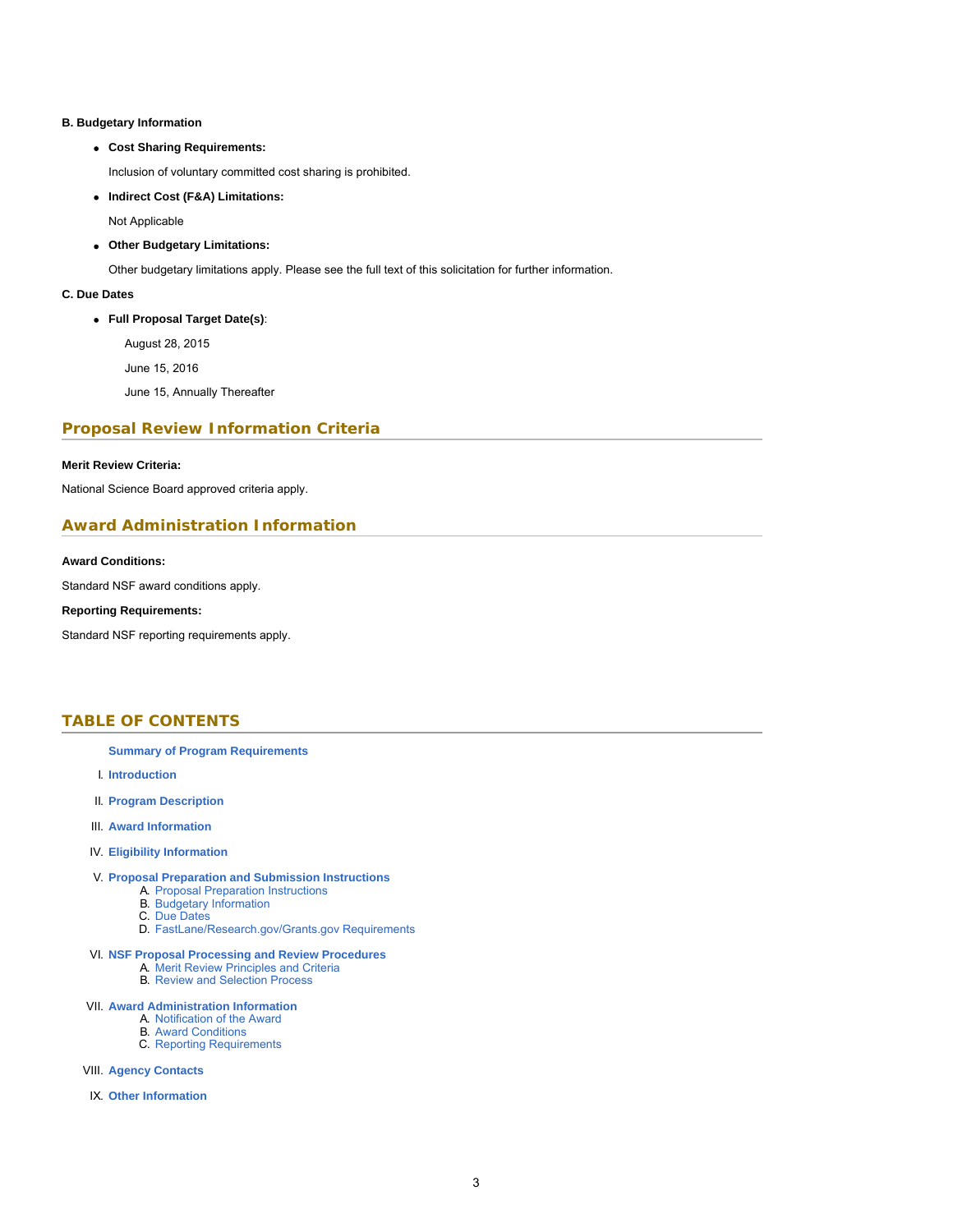# **I. INTRODUCTION**

The Political Science Program supports scientific research that advances knowledge and understanding of citizenship, government, and politics. Research proposals are expected to be theoretically motivated, conceptually precise, methodologically rigorous, and empirically oriented. Substantive areas include, but are not limited to, American government and politics, comparative government and politics, international relations, political behavior, political economy, and political institutions.

In recent years, program awards have supported research projects on bargaining processes; campaigns and elections, electoral choice, and electoral systems; citizen support in emerging and established democracies; democratization, political change, and regime transitions; domestic and international conflict; international political economy; party activism; political psychology and political tolerance. The Program also has supported research experiences for undergraduate students and infrastructural activities, including methodological innovations, in the discipline.

<span id="page-3-0"></span>This solicitation provides instructions for preparation of proposals for the Doctoral Dissertation Improvement Grant (DDRIG) proposals to the Political Science Program. It replaces instructions included in the Social, Behavioral and Economic Sciences (SBE) Doctoral Dissertation Improvement Grant (SBE-DDRIG) announcement [\(NSF 11-547](https://www.nsf.gov/publications/pub_summ.jsp?ods_key=nsf11547)).

# **II. PROGRAM DESCRIPTION**

Through its competitive grants competitions, the Political Science Program of the U.S. National Science Foundation seeks to advance basic understanding and methods in Political Science and related fields to enhance fundamental knowledge and practice. The Political Science Program is committed to supporting basic research that advances knowledge and understanding of citizenship, government, and politics and research that is theoretically motivated, conceptually precise, methodologically rigorous, and empirically oriented. The Program seeks to encourage and support potentially transformative research that has potential larger-scale, longer-term significance for both basic understanding and for societal benefit.

The Political Science Program dissertation research improvement grants are awarded to support high quality doctoral dissertation research in political science. A proposal submitted for consideration by the Political Science Program at NSF will be most competitive if the research contributes to theoretical development and substantive knowledge, rather than merely focusing on specific topics of political interest. Competitive proposals focus on one or a few core questions that are theoretically derived and empirically oriented, and examined with methodological rigor. As a general rule, proposals that review well are those that clearly state a central research question, make an argument that engages and/or debates relevant literatures, specifies the data that will be gathered and the analytic procedures that will apply to those data. Additionally, strong proposals state what the researcher expects to find or show through the research. Projects designed primarily to "expand," "explore," or "develop" our understanding of a phenomenon tend to be too preliminary for NSF support. Likewise, the Political Science Program does not fund evaluation projects or those with a primarily applied focus. NSF-funded Political Science proposals tend to be theoretically framed and make clear contributions to political science theory, and the strongest proposals have a research design that permits falsification.

The Political Science Program does not co-review DDRIG proposals. Proposals submitted to the DDRIG program in Political Science will only be reviewed by the Political Science Program. Also, the Program will not co-review DDRIG proposals submitted to other NSF programs. Doctoral Dissertation Research Improvement Grant (DDRIG) awards provide support to enhance and improve the conduct of doctoral dissertation projects conducted by doctoral students enrolled in U.S. universities who are conducting scientific research that enhances basic scientific knowledge. As noted in the title of the awards, DDRIG awards are meant to improve the conduct of the dissertation research. All DDRIG proposals recommended for funding by the Political Science Program must clearly demonstrate how the proposed research will contribute to the advancement of basic political-science scientific theory and knowledge. The most competitive proposals will be those that also demonstrate how already significant research will be improved with DDRIG funding.

DDRIG awards are not intended to provide the full costs of a student's doctoral dissertation research. DDRIG awards recommended by Political Science may not exceed \$15,000 in allowable direct costs for the entire duration of the award. Indirect costs are in addition to this maximum direct cost limitation and are subject to the awardee's current federally negotiated indirect cost rate. Project budgets should be developed at scales appropriate for the work to be conducted and may only include costs directly associated with the conduct of dissertation research. DDRIG awards provide funding for research costs not normally covered by the student's university. Examples of the kinds of expenses that may be included in a DDRIG proposal budget are the following:

- Costs associated with travel and related expenses to conduct research at field sites, archives, specialized collections, and/or facilities away from the student's campus
- Costs for data-collection activities, including the conduct of surveys, questionnaires, and/or focus groups or the purchase of extant data
- Costs for equipment necessary for the conduct of the project that will be devoted to the project over the duration of the award (Note that any equipment purchased with NSF funds becomes property of the awardee organization)
- Costs for payments to research subjects and/or informants
- Costs for non-routine materials and supplies required for the conduct of the project
- Costs for data transcription (a letter outlining service and service costs will be required before an award will be recommended)
- Analysis and research services not otherwise available
- Costs for training in qualitative and quantitative methods required to complete the dissertation

The Political Science Program, due to budgetary constraints, will not support travel to professional conferences to present research results. Costs that cannot be reimbursed by DDRIG awards include the following: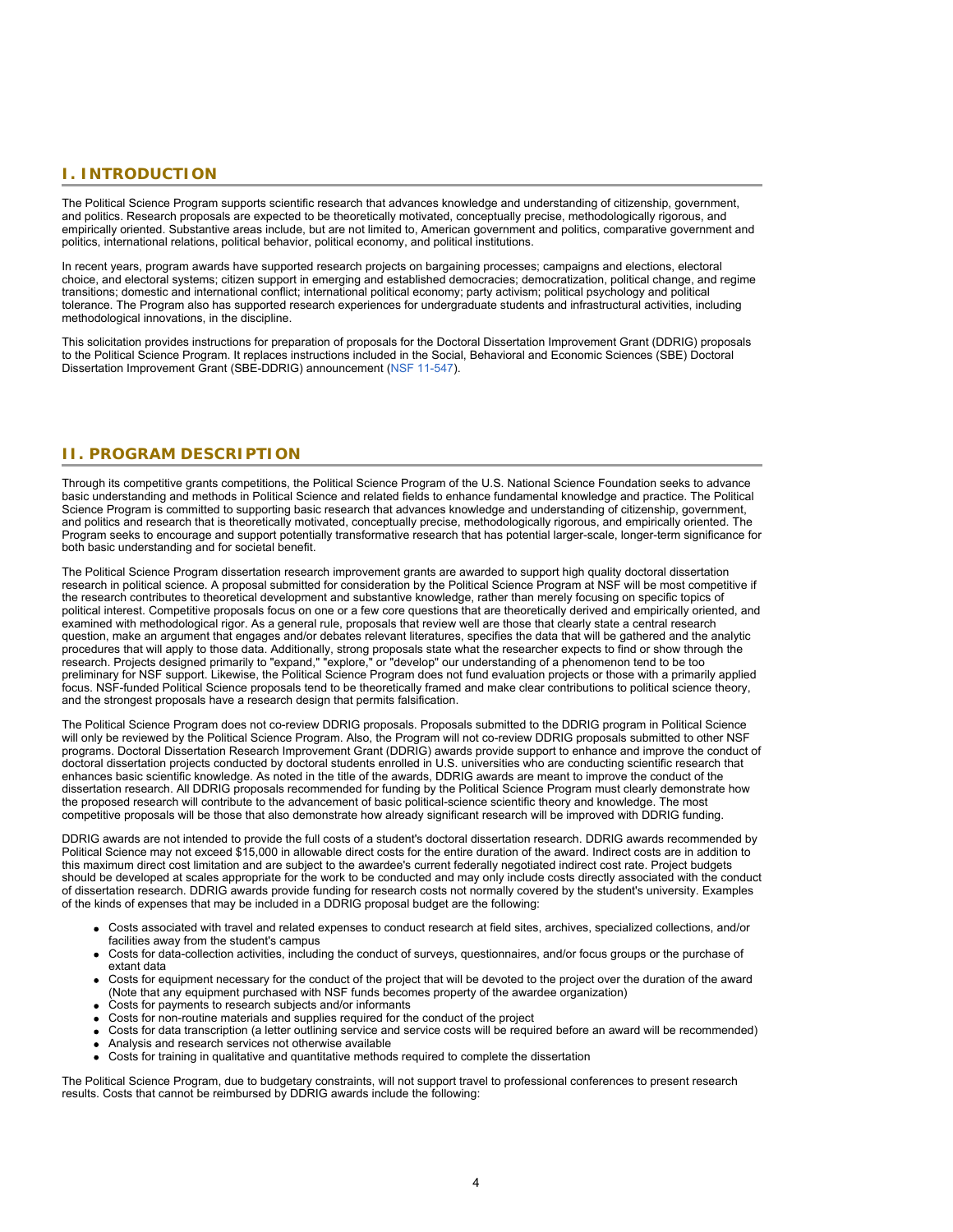- A stipend or salary for the doctoral student or advisor (Note that salaries or payments for work by other individuals whose assistance may be essential to conduct the project may be permitted when there is sound justification for such expenses)
- Costs for tuition, textbooks, or other items not directly related to the conduct of dissertation research
- Publication costs for articles based on the dissertation, except when the university's degree requirements permit the substitution of published research results for a free-standing dissertation
- Costs for travel of the advisor to the field site

<span id="page-4-0"></span>DDRIG awards may be for one or two years in duration. The dissertation does not have to be completed during that time period, but costs associated with research activities to be reimbursed with DDRIG funds must be incurred when the award is active.

### **III. AWARD INFORMATION**

#### **Anticipated Type of Award:** Standard Grant

#### **Estimated Number of Awards:** 30 to 40

During a fiscal year, the Political Science Program expects to recommend a total of 30-40 Doctoral Dissertation Research Improvement Grant (DDRIG) awards.

#### **Anticipated Funding Amount:** \$700,000

The Political Science Program anticipates spending up to \$700,000, pending the availability of funds. Doctoral Dissertation Research Improvement Grant (DDRIG) awards may not exceed \$15,000 in direct costs plus indirect costs for the entire duration of the award. There are no indirect cost limitations; proposals submitted in response to this solicitation are subject to the awardee's current federally negotiated indirect cost rate. Proposal budgets should be developed at scales appropriate for the work to be conducted.

<span id="page-4-1"></span>Estimated program budget, number of awards and average award size/duration are subject to the availability of funds.

# **IV. ELIGIBILITY INFORMATION**

#### **Who May Submit Proposals:**

Proposals may only be submitted by the following:

Universities and Colleges - doctoral degree granting universities and colleges accredited in, and having a campus located in, the U.S., acting on behalf of their faculty members. Such organizations are also referred to as academic institutions.

### **Who May Serve as PI:**

- The proposal must be submitted by the dissertation advisor(s) on behalf of the graduate student who is at the point of initiating or already conducting dissertation research.
- The advisor is the Principal Investigator (PI) and the doctoral student whose dissertation research will be supported must be designated as a Co-PI.
- The student must be the author of the proposal.
- The student must be enrolled at a U.S. institution but need not be a U.S. citizen.
- Proposals from women, minorities, and persons with disabilities are strongly encouraged.

#### **Limit on Number of Proposals per Organization:**

There are no restrictions or limits.

#### <span id="page-4-2"></span>**Limit on Number of Proposals per PI or Co-PI:**

There are no restrictions or limits.

# **V. PROPOSAL PREPARATION AND SUBMISSION INSTRUCTIONS**

### **A. Proposal Preparation Instructions**

**Full Proposal Preparation Instructions**: Proposers may opt to submit proposals in response to this Program Solicitation via FastLane, Research.gov, or Grants.gov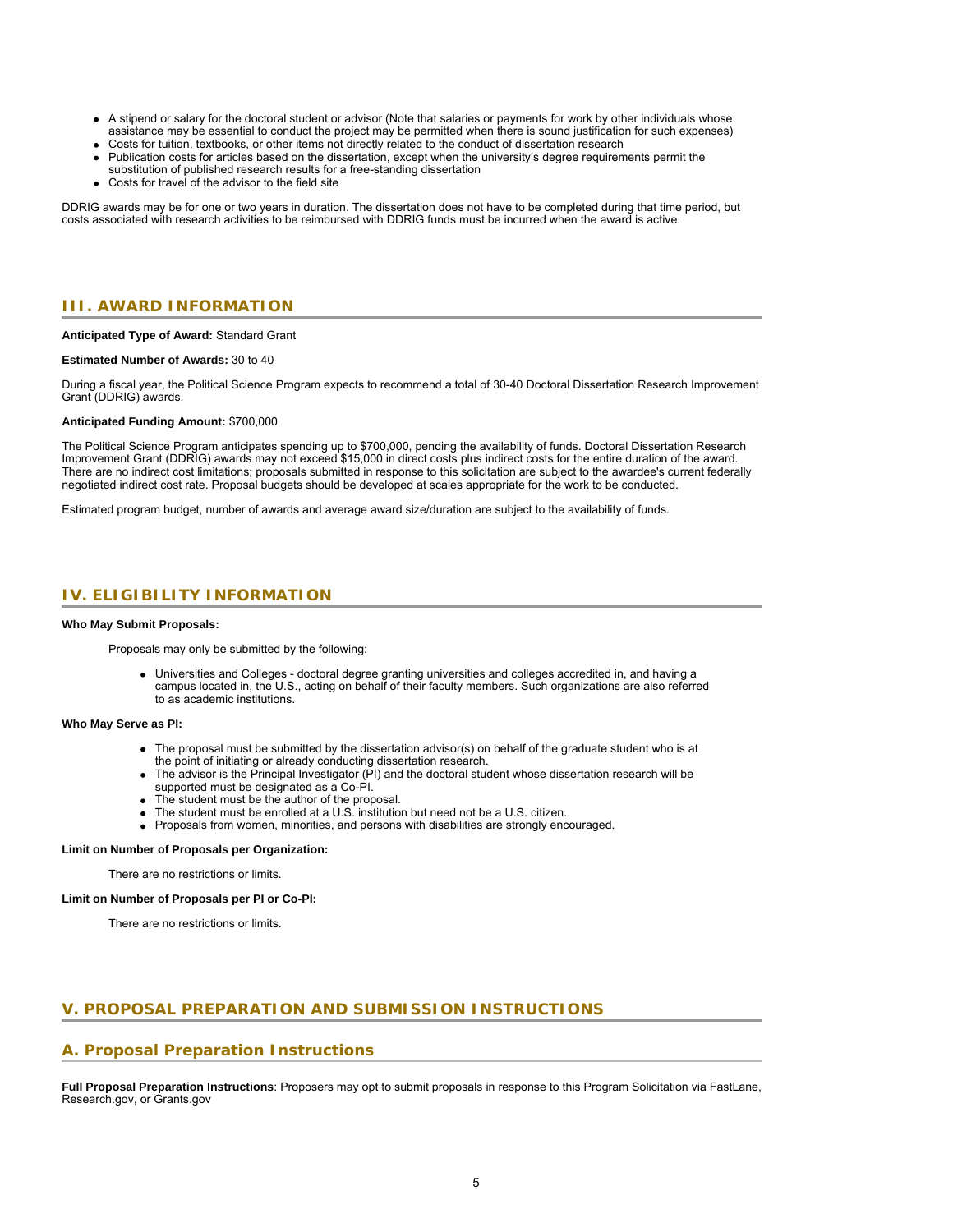- Full proposals submitted via FastLane: Proposals submitted in response to this program solicitation should be prepared and submitted in accordance with the general guidelines contained in the NSF Proposal & Award Policies & Procedures Guide (PAPPG). The complete text of the PAPPG is available electronically on the NSF website at: [https://www.nsf.gov/publications/pub\\_summ.jsp?ods\\_key=pappg.](https://www.nsf.gov/publications/pub_summ.jsp?ods_key=pappg) Paper copies of the PAPPG may be obtained from the NSF Publications Clearinghouse, telephone (703) 292-7827 or by e-mail from [nsfpubs@nsf.gov](mailto:nsfpubs@nsf.gov). Proposers are reminded to identify this program solicitation number in the program solicitation block on the NSF Cover Sheet For Proposal to the National Science Foundation. Compliance with this requirement is critical to determining the relevant proposal processing guidelines. Failure to submit this information may delay processing.
- Full Proposals submitted via Research.gov: Proposals submitted in response to this program solicitation should be prepared and submitted in accordance with the general guidelines contained in the NSF Proposal and Award Policies and Procedures Guide (PAPPG). The complete text of the PAPPG is available electronically on the NSF website at: [https://www.nsf.gov/publications/pub\\_summ.jsp?ods\\_key=pappg.](https://www.nsf.gov/publications/pub_summ.jsp?ods_key=pappg) Paper copies of the PAPPG may be obtained from the NSF Publications Clearinghouse, telephone (703) 292-7827 or by e-mail from [nsfpubs@nsf.gov](mailto:nsfpubs@nsf.gov). The Prepare New Proposal setup will prompt you for the program solicitation number
- Full proposals submitted via Grants.gov: Proposals submitted in response to this program solicitation via Grants.gov should be prepared and submitted in accordance with the NSF Grants.gov Application Guide: A Guide for the Preparation and Submission of NSF Applications via Grants.gov. The complete text of the NSF Grants.gov Application Guide is available on the Grants.gov website and on the NSF website at: [\(https://www.nsf.gov/publications/pub\\_summ.jsp?](https://www.nsf.gov/publications/pub_summ.jsp?ods_key=grantsgovguide) [ods\\_key=grantsgovguide](https://www.nsf.gov/publications/pub_summ.jsp?ods_key=grantsgovguide)). To obtain copies of the Application Guide and Application Forms Package, click on the Apply tab on the Grants.gov site, then click on the Apply Step 1: Download a Grant Application Package and Application Instructions link and enter the funding opportunity number, (the program solicitation number without the NSF prefix) and press the Download Package button. Paper copies of the Grants.gov Application Guide also may be obtained from the NSF Publications Clearinghouse, telephone (703) 292-7827 or by e-mail from [nsfpubs@nsf.gov](mailto:nsfpubs@nsf.gov).

See PAPPG Chapter II.C.2 for guidance on the required sections of a full research proposal submitted to NSF. Please note that the proposal preparation instructions provided in this program solicitation may deviate from the PAPPG instructions.

In addition to the PAPPG guidelines, specific instructions for Political Science Doctoral Dissertation Research Improvement Grants are:

- 1. Cover Sheet
	- The Project Title should begin with "Doctoral Dissertation Research:" The substantive title of the proposal should follow. This substantive portion of the title should describe the project in concise, informative language so that a scientifically or technically literate reader could understand what the project is about.
	- List the primary dissertation advisor as the "PI" and the student as the "Co-PI."
	- Mark human subjects as pending, approved, or exempted.
- 2. Project Summary
	- This section consists of an overview, a statement on the intellectual merit of the proposed activity, and a statement on the broader impacts of the proposed activity.
- 3. Project Description
	- This section should describe the scientific significance of the work, including its relationship to other current research, and the design of the project in sufficient detail to permit evaluation. It should also present and interpret progress to date if the research is already underway.
	- To be competitive for Political Science Program funding, the project description should provide clear descriptions of relevant literature and theoretical frameworks within which the project is set, a complete description of the research methods that will be used, and discussion of the expected intellectual merit and broader impacts that may result from the project.
	- A Research Schedule should be included and should indicate the date that funds are required.
	- The "Results from Prior NSF Support" section is not required.
	- The project description may not be more than ten (10) pages in length. If the PI or Co-PI has had NSF funding within the last three years, information regarding that funding may be included as an additional 11th page.

NOTE: Per guidance in the PAPPG, the Project Description must contain, as a separate section within the narrative, a discussion of the broader impacts of the proposed activities. You can decide where to include this section within the Project Description.

- 4. References Cited
	- Only references cited should be included.
	- This is a separate section of the proposal and it immediately follows the Project Description.
- 5. Biographical Sketches
	- Biographical sketches are required for the advisor (PI), doctoral student (Co-PI), additional Co-PIs, and other Senior Personnel and should include all required sections.
	- Biographical sketches should not exceed 2 pages each and should not include transcripts or letters of reference.
- 6. Budget
	- Total of relevant travel expenses should be included in Domestic Travel and/or Foreign Travel.
	- All other expenses should be included in "Other Direct Costs," unless otherwise specified by this solicitation.
	- There are no salaries or stipends for the graduate student or the advisor; please check this solicitation for maximum allowed costs for dissertation expenses.
	- A narrative with budget justification should follow the budget forms, with explanations for all costs being as detailed as possible.
- 7. Current and Pending Support
	- Forms should be submitted for both the PI (advisor) and Co-PI (student).
- This proposal is considered a pending activity and should be listed on the form for the advisor and doctoral student. 8. Facilities, Equipment & Other Resources
	- Follow guidance in the PAPPG. Descriptions of other resources that may assist in the conduct of the project may be identified, but these descriptions should be narrative in nature and must not include any quantifiable financial information.
	- If there are no facilities, equipment, or other resources to describe, a statement to that effect must be included on this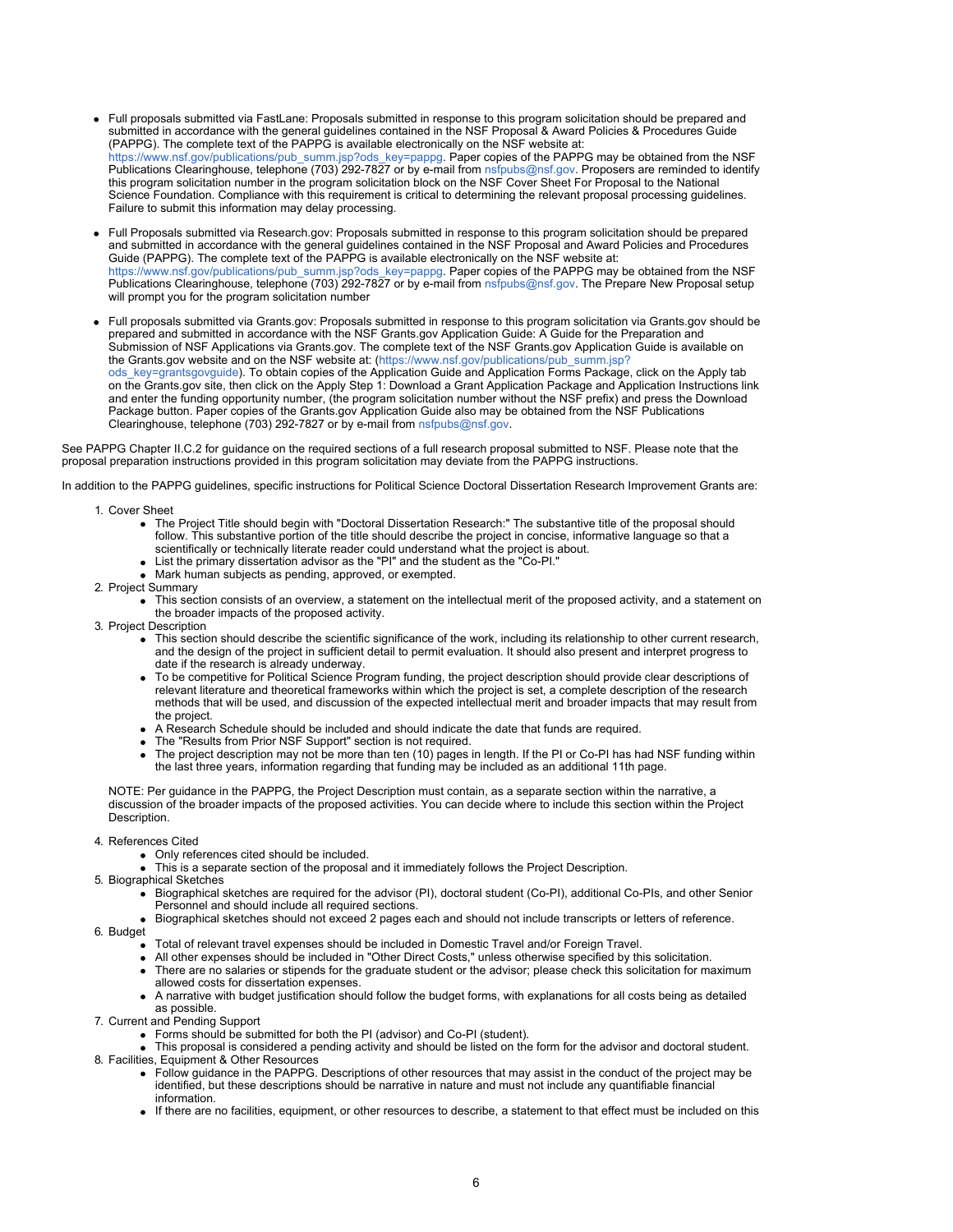form.

#### 9. Supplementary Documentation

Data-Management Plan

- All proposals must include as a supplementary document a plan for data management and sharing the products of research. The data-management plan to be submitted with a proposal must be no longer than two (2) pages in length and must be included as a supplementary document.
- In preparing their data management plans, proposers should address all five of the points specified in Chapter II.C.2.j of the PAPPG and the comparable section of the NSF Grants.gov Application Guide. Proposers are especially encouraged to specify how they intend to make data, software, and other products of the research readily available to potential users through institutionally based archives, repositories, and/or distribution networks so that the products may be easily accessed by others over long time periods.

Signed Statement from the Principal Investigator

- The advisor or other faculty member serving as the principal investigator (PI) of the proposal now is required to submit a signed statement affirming that the student will be able to undertake the proposed research soon after a DDRIG award is made. In addition, the PI must affirm that she/he has read the proposal and believes that it makes a strong case for support of the dissertation research project.
- The following template must be used to prepare this statement, with changes permitted only to provide information where there are blank lines in the template. Additional text is not permitted. The statement must be signed by the PI. (In very unusual cases, an electronic signature or equivalent may be permitted, but replacement of a real signature with a PI's real equivalent is permitted only with prior written approval from a Political Science program officer).

Required template for a statement signed by the PI

To: NSF Political Science Program

From: \_\_\_\_\_\_\_\_\_\_\_\_\_\_\_\_\_\_\_\_\_\_\_\_\_\_\_\_\_\_\_\_\_\_\_\_\_\_\_\_\_\_\_ [Insert name of the PI]

By signing below, I acknowledge that I am listed as the Principal Investigator on this proposal, entitled "<br>"(insert title of the DDRIG proposal from the Cover Sheet), with my doctoral student<br>advisee (insert typed/printed name of the Co-PI) as the Co-Principal Investigator  $\_$  (insert typed/printed name of the Co-PI) as the Co-Principal Investigator.

I affirm that the doctoral student is at a stage in her/his graduate program that makes it very likely that the student will be able to undertake the dissertation research described in this proposal soon after a DDRIG award is made.

I affirm that I have read this proposal, and I believe that this proposal makes a strong case for NSF support for this project. [Print this paragraph in bold text]

Signed: \_\_\_\_\_\_\_\_\_\_\_\_\_\_\_\_\_\_\_\_\_\_\_\_\_\_\_ [Insert PI's signature]

University: \_\_\_\_\_\_\_\_\_\_\_\_\_\_\_\_\_\_\_\_\_\_\_\_\_\_\_\_\_ [Insert university name]

Date: \_\_\_\_\_\_\_\_\_\_\_\_\_\_\_\_\_\_\_\_\_\_\_\_\_[Insert date that the statement is signed by the PI]

Letters of Collaboration

Brief statements (whether written as letters or as free-standing e-mail messages) from individuals and/or organizations that will work with the doctoral student and/or provide in-kind support for the proposed project may be included as supplementary documents. Such letters are not needed from other individuals at the student's university or from that university.

Letters of collaboration should focus on the willingness of the letter's author to collaborate or provide in-kind support for the project in ways that have been outlined in the project description. Such letters should not argue for support of the project by articulating in greater detail what activities the collaborator will undertake and/or by elaborating reasons for supporting the project. Such additional text may be included in the first ten pages of the project description of the proposal, but such supportive text is not permitted in a supplementary document.

Political Science program directors strongly recommend the use of the following template for letters of collaboration. If this template or very similar text is not used, the text provided by the letter's author should be equally brief and to-the-point. Inclusion of longer letters may result in the PI being forced to remove such letters (with no other changes to the proposal permitted), or NSF may return the proposal without review.

Suggested template for a letter of collaboration:

To: NSF Political Science Program

From: \_\_\_\_\_\_\_\_\_\_\_\_\_\_\_\_\_\_\_\_\_\_\_\_\_\_\_\_\_\_\_\_\_\_\_\_ [Insert the name of the individual collaborator or name of the organization and name and position of the official submitting this letter]

By signing or transmitting this message electronically, I acknowledge that I am listed as a collaborator on the proposal titled "\_\_\_\_\_\_\_\_\_\_\_\_\_\_\_\_\_\_\_\_\_" [Insert proposal title], which is a doctoral dissertation research project to be undertaken by \_\_\_\_\_\_\_\_\_\_\_\_\_\_\_\_\_\_\_\_\_\_ [Insert doctoral student's name].

I agree to collaborate with and support the doctoral student by undertaking the tasks associated with me as described in the project description of this proposal.

Signed: \_\_\_\_\_\_\_\_\_\_\_\_\_\_\_\_\_\_\_\_\_\_\_\_\_\_\_\_\_\_[Insert the signature or name of the author of this letter]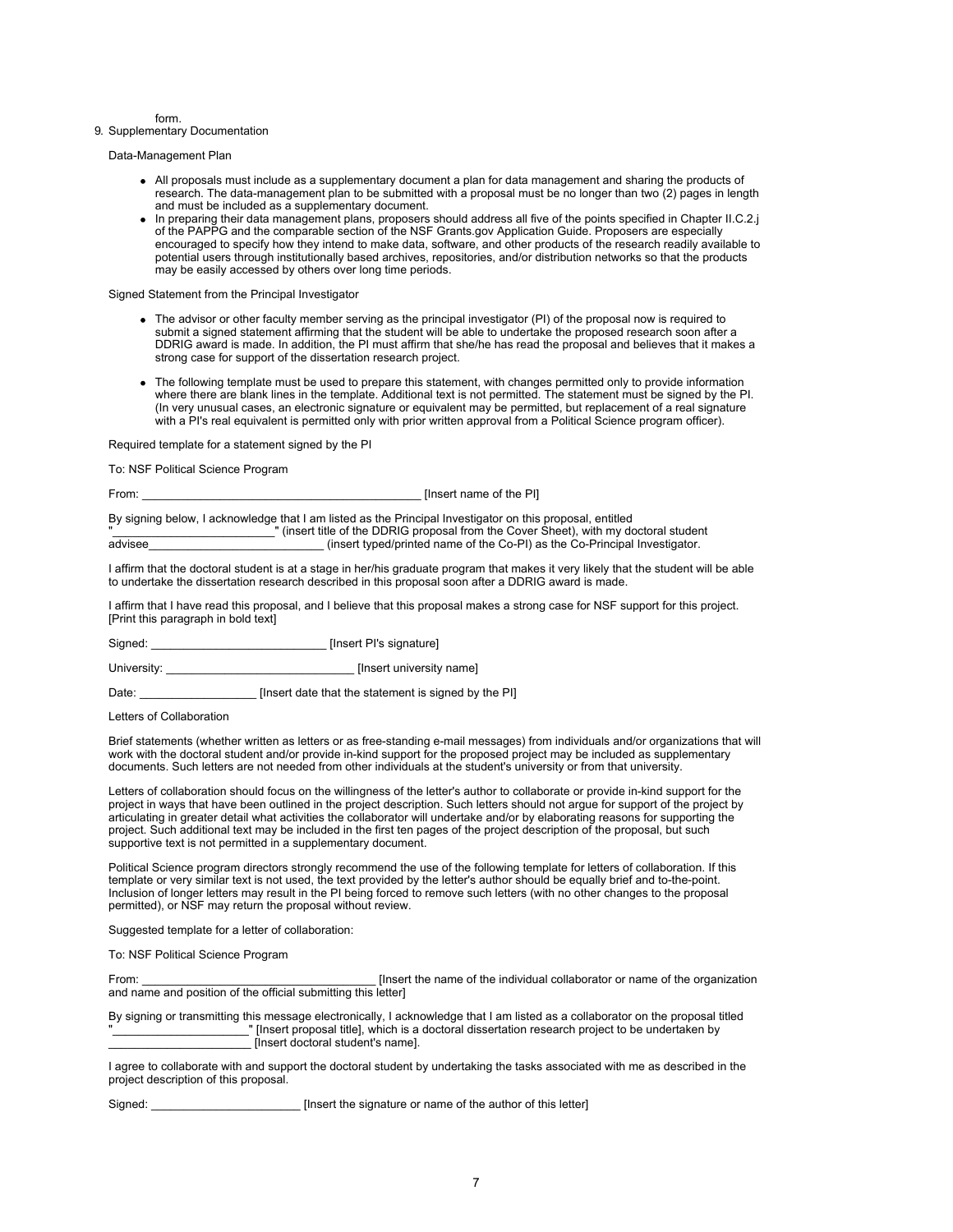<span id="page-7-1"></span>

| Organization:                           | [Insert the name of the organization the letter's author is representing |
|-----------------------------------------|--------------------------------------------------------------------------|
| or with which the author is associated] |                                                                          |

Date: [Insert the date when the letter is signed or transmitted]

IRB and/or IACUC Certifications

If the submitting organization's Institutional Review Board (IRB) has approved plans for research involving human subjects or the Institutional Animal Care and Use Committee (IACUC) has approved research involving vertebrate animals, certification of that must be included on appropriate sections of the cover sheet. Documentation of the certification may be included as a supplementary document, but that is not required if sufficient information is provided by the sponsored projects office on the cover sheet of the proposal.

If the IRB and/or IACUC have not approved the research plans when the proposal is submitted, the appropriate box(es) should be checked on the cover sheet and "Pending" should be listed on the line that follows. If IRB or IACUC approval is granted while the proposal is under review at NSF, certification of the approval should be sent to the managing Political Science program director. If the IRB or IACUC asks that plans be forwarded to it for approval, have the application ready to go, because notification from the program director that she/he would like to recommend the proposal for an award may come with a very brief time period during which necessary materials (including the IRB or IACUC certification) must be obtained.

Most IRB or IACUC approvals are valid for specific time periods. If the expiration of the current approval will occur before or soon after the possible start date for an award, be prepared to seek renewal of the approval so that you have an active certification if you are informed the proposal will be recommended for funding. Once you receive written certification that your renewal has been approved, forward it to the managing program officer of your proposal.

#### Other Supplementary Documents

Unless authorized here or in the NSF PAPPG or the NSF Grants.gov Application Guide, no other materials should be included in this section. Letters of recommendation, letters of support, transcripts, and other such materials should not be included as supplementary documents.

#### Single Copy Documents

*Collaborators and Other Affiliations Information:* Proposers should follow the guidance specified in [Chapter II.C.1.e](https://www.nsf.gov/pubs/policydocs/pappg18_1/pappg_2.jsp#IIC1e) of the NSF PAPPG. Grants.gov Users: The COA information must be provided through use of the COA template and uploaded as a PDF attachment.

#### Appendices

No appendices are permitted.

### <span id="page-7-0"></span>**B. Budgetary Information**

#### **Cost Sharing:**

Inclusion of voluntary committed cost sharing is prohibited.

#### **Other Budgetary Limitations:**

- In general, grants are awarded for up to 24 months but 12 months is often the norm.
- Funds are to be used exclusively for necessary expenses incurred in the actual conduct of the dissertation research.
- These funds may not be used as a stipend for the student, for tuition, textbooks, notebooks, journals, or for the typing, reproduction, or publication costs of the student's dissertation.
- Although stipends are not permitted, an allowance for expenses during time away from the student's U.S. academic institution may be allowed.
- Funds may be requested for research assistants only in special circumstances, which should be carefully justified. Many of the limitations are program specific.
- Please consult the relevant program's website and contact the program assistant or program director if necessary.

#### **Budget Preparation Instructions:**

Since salaries or stipends for the doctoral student or their advisor(s) are not eligible for support, after the PI and Co-PI(s) are entered on the Cover Sheet, their names must be manually removed from the Senior Personnel listing on the budget pages. This is to avoid construal as voluntary committed cost sharing, which is not permitted.

# **C. Due Dates**

**Full Proposal Target Date(s)**:

August 28, 2015

- June 15, 2016
- June 15, Annually Thereafter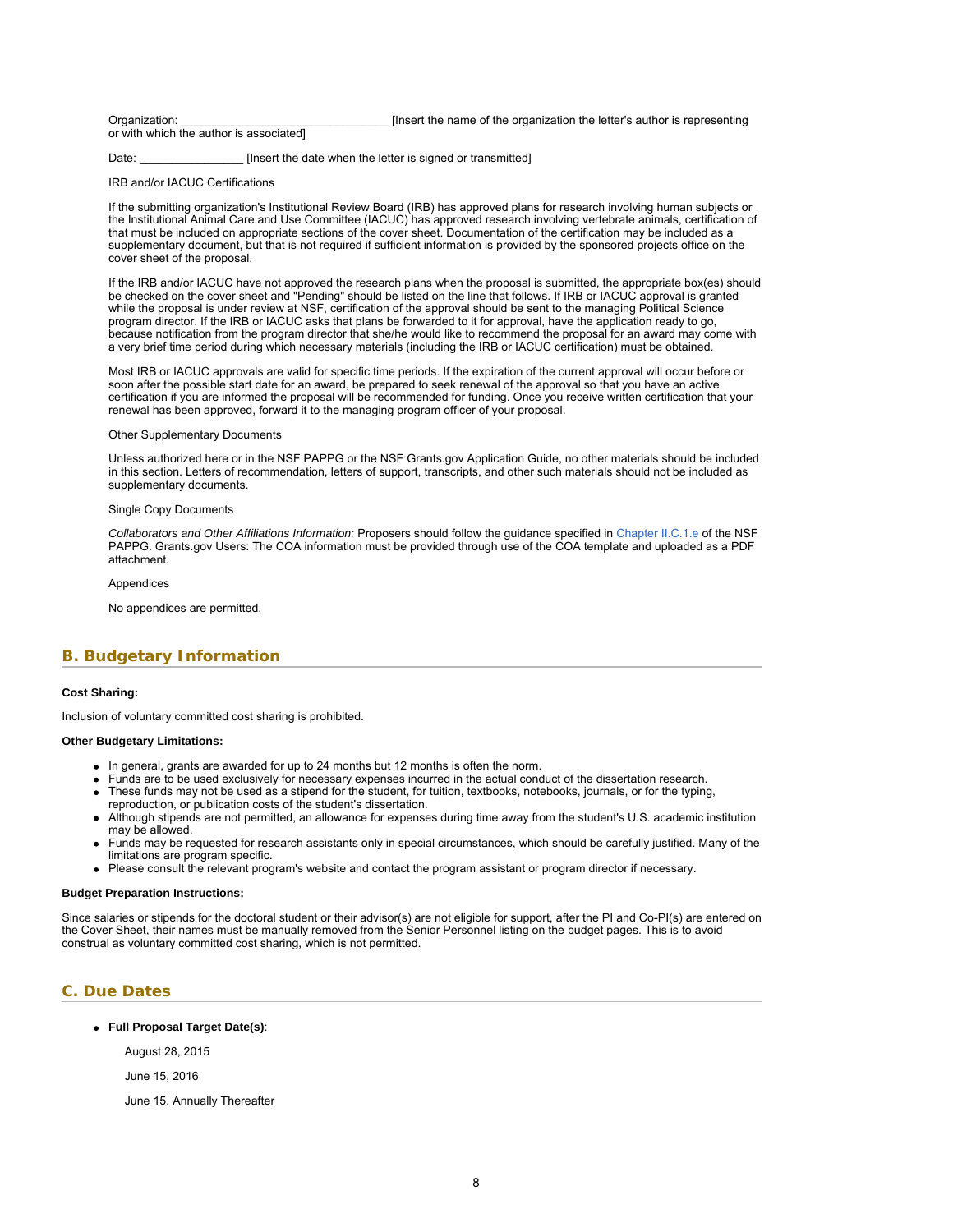# **D. FastLane/Research.gov/Grants.gov Requirements**

#### **For Proposals Submitted Via FastLane or Research.gov:**

To prepare and submit a proposal via FastLane, see detailed technical instructions available at: <https://www.fastlane.nsf.gov/a1/newstan.htm>. To prepare and submit a proposal via Research.gov, see detailed technical instructions available at: [https://www.research.gov/research-portal/appmanager/base/desktop?](https://www.research.gov/research-portal/appmanager/base/desktop?_nfpb=true&_pageLabel=research_node_display&_nodePath=/researchGov/Service/Desktop/ProposalPreparationandSubmission.html) [\\_nfpb=true&\\_pageLabel=research\\_node\\_display&\\_nodePath=/researchGov/Service/Desktop/ProposalPreparationan](https://www.research.gov/research-portal/appmanager/base/desktop?_nfpb=true&_pageLabel=research_node_display&_nodePath=/researchGov/Service/Desktop/ProposalPreparationandSubmission.html) [dSubmission.html.](https://www.research.gov/research-portal/appmanager/base/desktop?_nfpb=true&_pageLabel=research_node_display&_nodePath=/researchGov/Service/Desktop/ProposalPreparationandSubmission.html) For FastLane or Research.gov user support, call the FastLane and Research.gov Help Desk at 1- 800-673-6188 or e-mail [fastlane@nsf.gov](mailto:fastlane@nsf.gov) or [rgov@nsf.gov](mailto:rgov@nsf.gov). The FastLane and Research.gov Help Desk answers general technical questions related to the use of the FastLane and Research.gov systems. Specific questions related to this program solicitation should be referred to the NSF program staff contact(s) listed in Section VIII of this funding opportunity.

#### **For Proposals Submitted Via Grants.gov:**

Before using Grants.gov for the first time, each organization must register to create an institutional profile. Once registered, the applicant's organization can then apply for any federal grant on the Grants.gov website. Comprehensive information about using Grants.gov is available on the Grants.gov Applicant Resources webpage: [http://www.grants.gov/web/grants/applicants.html.](http://www.grants.gov/web/grants/applicants.html) In addition, the NSF Grants.gov Application Guide (see link in Section V.A) provides instructions regarding the technical preparation of proposals via Grants.gov. For Grants.gov user support, contact the Grants.gov Contact Center at 1-800-518-4726 or by email: [support@grants.gov.](mailto:support@grants.gov) The Grants.gov Contact Center answers general technical questions related to the use of Grants.gov. Specific questions related to this program solicitation should be referred to the NSF program staff contact(s) listed in Section VIII of this solicitation.

*Submitting the Proposal:* Once all documents have been completed, the Authorized Organizational Representative (AOR) must submit the application to Grants.gov and verify the desired funding opportunity and agency to which the application is submitted. The AOR must then sign and submit the application to Grants.gov. The completed application will be transferred to the NSF FastLane system for further processing.

<span id="page-8-0"></span>Proposers that submitted via FastLane or Research.gov may use Research.gov to verify the status of their submission to NSF. For proposers that submitted via Grants.gov, until an application has been received and validated by NSF, the Authorized Organizational Representative may check the status of an application on Grants.gov. After proposers have received an e-mail notification from NSF, Research.gov should be used to check the status of an application.

# **VI. NSF PROPOSAL PROCESSING AND REVIEW PROCEDURES**

Proposals received by NSF are assigned to the appropriate NSF program for acknowledgement and, if they meet NSF requirements, for review. All proposals are carefully reviewed by a scientist, engineer, or educator serving as an NSF Program Officer, and usually by three to ten other persons outside NSF either as *ad hoc* reviewers, panelists, or both, who are experts in the particular fields represented by the proposal. These reviewers are selected by Program Officers charged with oversight of the review process. Proposers are invited to suggest names of persons they believe are especially well qualified to review the proposal and/or persons they would prefer not review the proposal. These suggestions may serve as one source in the reviewer selection process at the Program Officer's discretion. Submission of such names, however, is optional. Care is taken to ensure that reviewers have no conflicts of interest with the proposal. In addition, Program Officers may obtain comments from site visits before recommending final action on proposals. Senior NSF staff further review recommendations for awards. A flowchart that depicts the entire NSF proposal and award process (and associated timeline) is included in PAPPG Exhibit III-1.

A comprehensive description of the Foundation's merit review process is available on the NSF website at: [https://www.nsf.gov/bfa/dias/policy/merit\\_review/](https://www.nsf.gov/bfa/dias/policy/merit_review/).

Proposers should also be aware of core strategies that are essential to the fulfillment of NSF's mission, as articulated in *[Building the](https://www.nsf.gov/publications/pub_summ.jsp?ods_key=nsf18045&org=NSF) [Future: Investing in Discovery and Innovation - NSF Strategic Plan for Fiscal Years \(FY\) 2018 – 2022](https://www.nsf.gov/publications/pub_summ.jsp?ods_key=nsf18045&org=NSF)*. These strategies are integrated in the program planning and implementation process, of which proposal review is one part. NSF's mission is particularly wellimplemented through the integration of research and education and broadening participation in NSF programs, projects, and activities.

One of the strategic objectives in support of NSF's mission is to foster integration of research and education through the programs, projects, and activities it supports at academic and research institutions. These institutions must recruit, train, and prepare a diverse STEM workforce to advance the frontiers of science and participate in the U.S. technology-based economy. NSF's contribution to the national innovation ecosystem is to provide cutting-edge research under the guidance of the Nation's most creative scientists and engineers. NSF also supports development of a strong science, technology, engineering, and mathematics (STEM) workforce by investing in building the knowledge that informs improvements in STEM teaching and learning.

<span id="page-8-1"></span>NSF's mission calls for the broadening of opportunities and expanding participation of groups, institutions, and geographic regions that are underrepresented in STEM disciplines, which is essential to the health and vitality of science and engineering. NSF is committed to this principle of diversity and deems it central to the programs, projects, and activities it considers and supports.

# **A. Merit Review Principles and Criteria**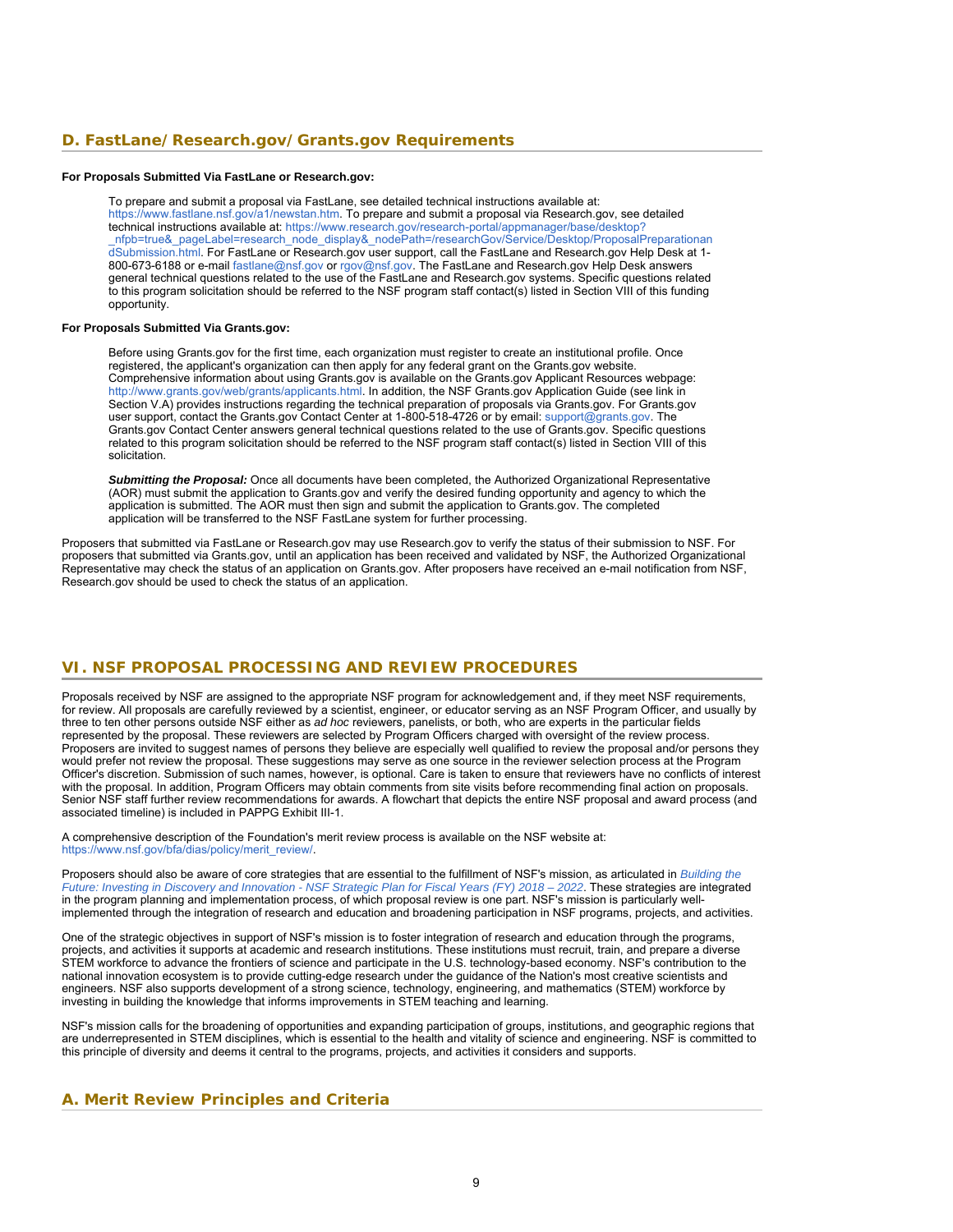The National Science Foundation strives to invest in a robust and diverse portfolio of projects that creates new knowledge and enables breakthroughs in understanding across all areas of science and engineering research and education. To identify which projects to support, NSF relies on a merit review process that incorporates consideration of both the technical aspects of a proposed project and its potential to contribute more broadly to advancing NSF's mission "to promote the progress of science; to advance the national health, prosperity, and welfare; to secure the national defense; and for other purposes." NSF makes every effort to conduct a fair, competitive, transparent merit review process for the selection of projects.

#### **1. Merit Review Principles**

These principles are to be given due diligence by PIs and organizations when preparing proposals and managing projects, by reviewers when reading and evaluating proposals, and by NSF program staff when determining whether or not to recommend proposals for funding and while overseeing awards. Given that NSF is the primary federal agency charged with nurturing and supporting excellence in basic research and education, the following three principles apply:

- All NSF projects should be of the highest quality and have the potential to advance, if not transform, the frontiers of knowledge.
- NSF projects, in the aggregate, should contribute more broadly to achieving societal goals. These "Broader Impacts" may be accomplished through the research itself, through activities that are directly related to specific research projects, or through activities that are supported by, but are complementary to, the project. The project activities may be based on previously established and/or innovative methods and approaches, but in either case must be well justified.
- Meaningful assessment and evaluation of NSF funded projects should be based on appropriate metrics, keeping in mind the likely correlation between the effect of broader impacts and the resources provided to implement projects. If the size of the activity is limited, evaluation of that activity in isolation is not likely to be meaningful. Thus, assessing the effectiveness of these activities may best be done at a higher, more aggregated, level than the individual project.

With respect to the third principle, even if assessment of Broader Impacts outcomes for particular projects is done at an aggregated level, PIs are expected to be accountable for carrying out the activities described in the funded project. Thus, individual projects should include clearly stated goals, specific descriptions of the activities that the PI intends to do, and a plan in place to document the outputs of those activities.

These three merit review principles provide the basis for the merit review criteria, as well as a context within which the users of the criteria can better understand their intent.

### **2. Merit Review Criteria**

All NSF proposals are evaluated through use of the two National Science Board approved merit review criteria. In some instances, however, NSF will employ additional criteria as required to highlight the specific objectives of certain programs and activities.

The two merit review criteria are listed below. **Both** criteria are to be given **full consideration** during the review and decision-making processes; each criterion is necessary but neither, by itself, is sufficient. Therefore, proposers must fully address both criteria. (PAPPG Chapter II.C.2.d(i). contains additional information for use by proposers in development of the Project Description section of the proposal). Reviewers are strongly encouraged to review the criteria, including PAPPG Chapter II.C.2.d(i), prior to the review of a proposal.

When evaluating NSF proposals, reviewers will be asked to consider what the proposers want to do, why they want to do it, how they plan to do it, how they will know if they succeed, and what benefits could accrue if the project is successful. These issues apply both to the technical aspects of the proposal and the way in which the project may make broader contributions. To that end, reviewers will be asked to evaluate all proposals against two criteria:

- **Intellectual Merit:** The Intellectual Merit criterion encompasses the potential to advance knowledge; and
- **Broader Impacts:** The Broader Impacts criterion encompasses the potential to benefit society and contribute to the achievement of specific, desired societal outcomes.

The following elements should be considered in the review for both criteria:

- 1. What is the potential for the proposed activity to
	- a. Advance knowledge and understanding within its own field or across different fields (Intellectual Merit); and b. Benefit society or advance desired societal outcomes (Broader Impacts)?
- 2. To what extent do the proposed activities suggest and explore creative, original, or potentially transformative concepts?<br>3. Is the plan for carrying out the proposed activities well-reasoned, well-organized, and based
- Is the plan for carrying out the proposed activities well-reasoned, well-organized, and based on a sound rationale? Does the plan incorporate a mechanism to assess success?
- 4. How well qualified is the individual, team, or organization to conduct the proposed activities?
- 5. Are there adequate resources available to the PI (either at the home organization or through collaborations) to carry out the proposed activities?

Broader impacts may be accomplished through the research itself, through the activities that are directly related to specific research projects, or through activities that are supported by, but are complementary to, the project. NSF values the advancement of scientific knowledge and activities that contribute to achievement of societally relevant outcomes. Such outcomes include, but are not limited to: full participation of women, persons with disabilities, and underrepresented minorities in science, technology, engineering, and mathematics (STEM); improved STEM education and educator development at any level; increased public scientific literacy and public engagement with science and technology; improved well-being of individuals in society; development of a diverse, globally competitive STEM workforce; increased partnerships between academia, industry, and others; improved national security; increased economic competitiveness of the United States; and enhanced infrastructure for research and education.

<span id="page-9-0"></span>Proposers are reminded that reviewers will also be asked to review the Data Management Plan and the Postdoctoral Researcher Mentoring Plan, as appropriate.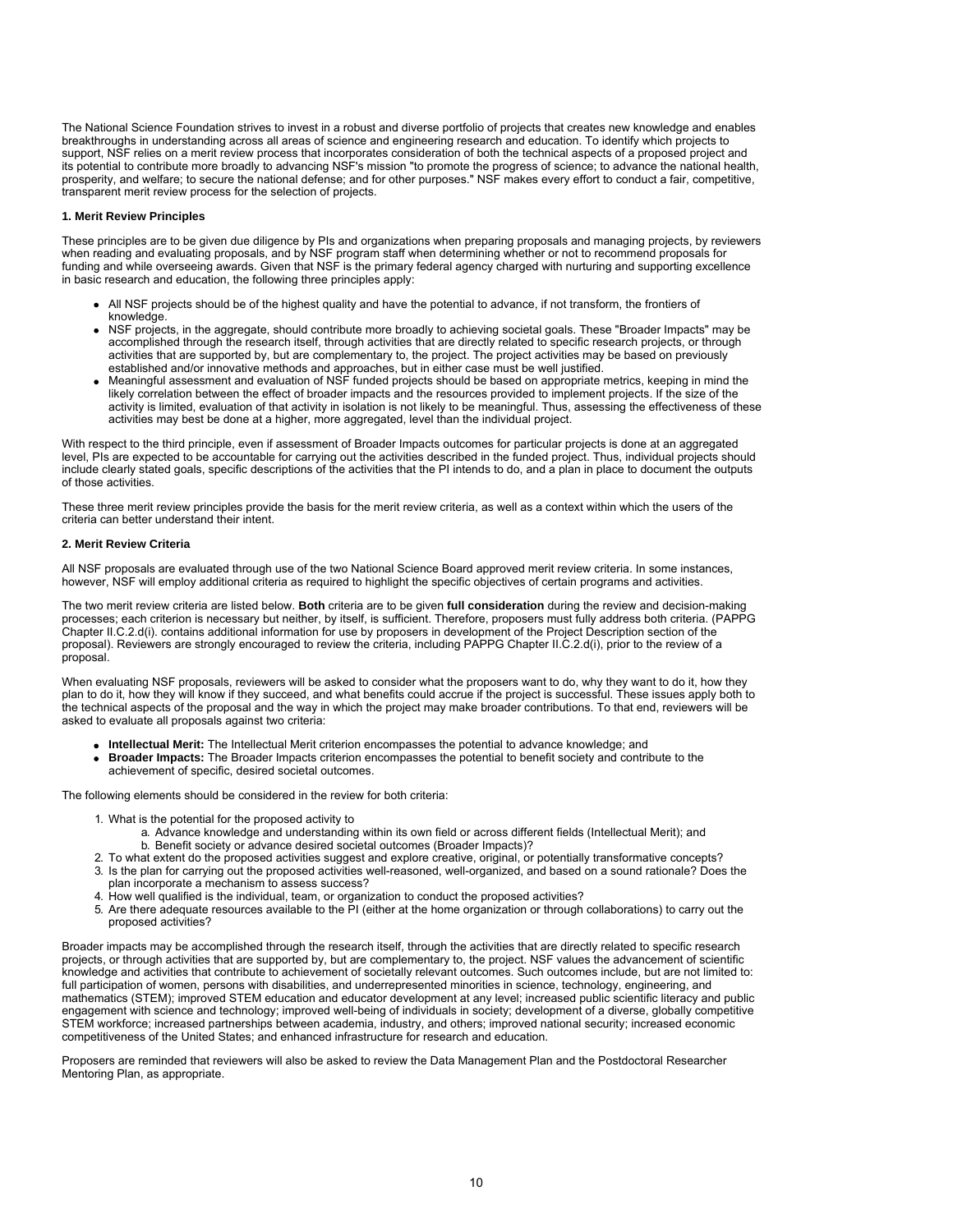# **B. Review and Selection Process**

Proposals submitted in response to this program solicitation will be reviewed by Ad hoc Review and/or Panel Review.

Reviewers will be asked to evaluate proposals using two National Science Board approved merit review criteria and, if applicable, additional program specific criteria. A summary rating and accompanying narrative will generally be completed and submitted by each reviewer and/or panel. The Program Officer assigned to manage the proposal's review will consider the advice of reviewers and will formulate a recommendation.

After scientific, technical and programmatic review and consideration of appropriate factors, the NSF Program Officer recommends to the cognizant Division Director whether the proposal should be declined or recommended for award. NSF strives to be able to tell applicants whether their proposals have been declined or recommended for funding within six months. Large or particularly complex proposals or proposals from new awardees may require additional review and processing time. The time interval begins on the deadline or target date, or receipt date, whichever is later. The interval ends when the Division Director acts upon the Program Officer's recommendation.

After programmatic approval has been obtained, the proposals recommended for funding will be forwarded to the Division of Grants and Agreements for review of business, financial, and policy implications. After an administrative review has occurred, Grants and Agreements Officers perform the processing and issuance of a grant or other agreement. Proposers are cautioned that only a Grants and Agreements Officer may make commitments, obligations or awards on behalf of NSF or authorize the expenditure of funds. No commitment on the part of NSF should be inferred from technical or budgetary discussions with a NSF Program Officer. A Principal Investigator or organization that makes financial or personnel commitments in the absence of a grant or cooperative agreement signed by the NSF Grants and Agreements Officer does so at their own risk.

<span id="page-10-0"></span>Once an award or declination decision has been made, Principal Investigators are provided feedback about their proposals. In all cases, reviews are treated as confidential documents. Verbatim copies of reviews, excluding the names of the reviewers or any reviewer-identifying information, are sent to the Principal Investigator/Project Director by the Program Officer. In addition, the proposer will receive an explanation of the decision to award or decline funding.

# <span id="page-10-1"></span>**VII. AWARD ADMINISTRATION INFORMATION**

### **A. Notification of the Award**

Notification of the award is made to *the submitting organization* by a Grants Officer in the Division of Grants and Agreements. Organizations whose proposals are declined will be advised as promptly as possible by the cognizant NSF Program administering the program. Verbatim copies of reviews, not including the identity of the reviewer, will be provided automatically to the Principal Investigator. (See Section VI.B. for additional information on the review process.)

### <span id="page-10-2"></span>**B. Award Conditions**

An NSF award consists of: (1) the award notice, which includes any special provisions applicable to the award and any numbered amendments thereto; (2) the budget, which indicates the amounts, by categories of expense, on which NSF has based its support (or otherwise communicates any specific approvals or disapprovals of proposed expenditures); (3) the proposal referenced in the award notice; (4) the applicable award conditions, such as Grant General Conditions (GC-1)\*; or Research Terms and Conditions\* and (5) any announcement or other NSF issuance that may be incorporated by reference in the award notice. Cooperative agreements also are administered in accordance with NSF Cooperative Agreement Financial and Administrative Terms and Conditions (CA-FATC) and the applicable Programmatic Terms and Conditions. NSF awards are electronically signed by an NSF Grants and Agreements Officer and transmitted electronically to the organization via e-mail.

\*These documents may be accessed electronically on NSF's Website at [https://www.nsf.gov/awards/managing/award\\_conditions.jsp?](https://www.nsf.gov/awards/managing/award_conditions.jsp?org=NSF) [org=NSF.](https://www.nsf.gov/awards/managing/award_conditions.jsp?org=NSF) Paper copies may be obtained from the NSF Publications Clearinghouse, telephone (703) 292-7827 or by e-mail from [nsfpubs@nsf.gov.](mailto:nsfpubs@nsf.gov)

<span id="page-10-3"></span>More comprehensive information on NSF Award Conditions and other important information on the administration of NSF awards is contained in the NSF *Proposal & Award Policies & Procedures Guide* (PAPPG) Chapter VII, available electronically on the NSF Website at [https://www.nsf.gov/publications/pub\\_summ.jsp?ods\\_key=pappg](https://www.nsf.gov/publications/pub_summ.jsp?ods_key=pappg).

# **C. Reporting Requirements**

For all multi-year grants (including both standard and continuing grants), the Principal Investigator must submit an annual project report to the cognizant Program Officer no later than 90 days prior to the end of the current budget period. (Some programs or awards require submission of more frequent project reports). No later than 120 days following expiration of a grant, the PI also is required to submit a final project report, and a project outcomes report for the general public.

Failure to provide the required annual or final project reports, or the project outcomes report, will delay NSF review and processing of any future funding increments as well as any pending proposals for all identified PIs and co-PIs on a given award. PIs should examine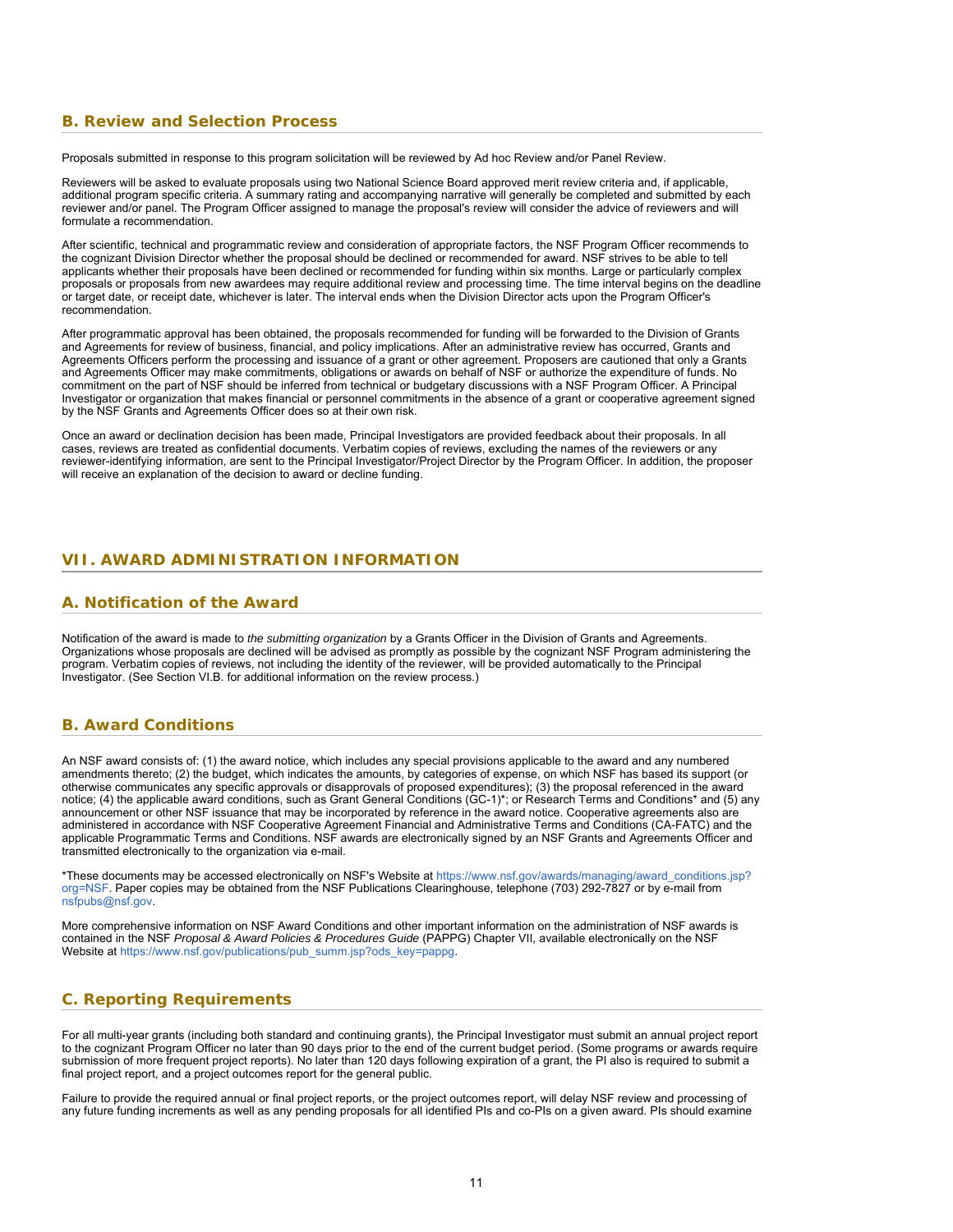the formats of the required reports in advance to assure availability of required data.

PIs are required to use NSF's electronic project-reporting system, available through Research.gov, for preparation and submission of annual and final project reports. Such reports provide information on accomplishments, project participants (individual and organizational), publications, and other specific products and impacts of the project. Submission of the report via Research.gov constitutes certification by the PI that the contents of the report are accurate and complete. The project outcomes report also must be prepared and submitted using Research.gov. This report serves as a brief summary, prepared specifically for the public, of the nature and outcomes of the project. This report will be posted on the NSF website exactly as it is submitted by the PI.

<span id="page-11-0"></span>More comprehensive information on NSF Reporting Requirements and other important information on the administration of NSF awards is contained in the *NSF Proposal & Award Policies & Procedures Guide* (PAPPG) Chapter VII, available electronically on the NSF Website at [https://www.nsf.gov/publications/pub\\_summ.jsp?ods\\_key=pappg](https://www.nsf.gov/publications/pub_summ.jsp?ods_key=pappg).

### **VIII. AGENCY CONTACTS**

*Please note that the program contact information is current at the time of publishing. See program website for any updates to the points of contact.*

General inquiries regarding this program should be made to:

- Brian D. Humes-Program Director, W13217, telephone: (703) 292-7284, email: [bhumes@nsf.gov](mailto:bhumes@nsf.gov)
- Zaryab Iqbal- Program Director, W13241, telephone: (703) 292 -7174, email: [ziqbal@nsf.gov](mailto:ziqbal@nsf.gov)
- Monique Moore-Program Specialist, W1711, telephone: (703) 292-4951, email: [mmoore@nsf.gov](mailto:mmoore@nsf.gov)

For questions related to the use of FastLane or Research.gov, contact:

FastLane and Research.gov Help Desk: 1-800-673-6188

FastLane Help Desk e-mail: [fastlane@nsf.gov](mailto:fastlane@nsf.gov).

Research.gov Help Desk e-mail: [rgov@nsf.gov](mailto:rgov@nsf.gov)

<span id="page-11-1"></span>For questions relating to Grants.gov contact:

Grants.gov Contact Center: If the Authorized Organizational Representatives (AOR) has not received a confirmation message from Grants.gov within 48 hours of submission of application, please contact via telephone: 1-800-518-4726; e-mail: [support@grants.gov.](mailto:support@grants.gov)

### **IX. OTHER INFORMATION**

The NSF website provides the most comprehensive source of information on NSF Directorates (including contact information), programs and funding opportunities. Use of this website by potential proposers is strongly encouraged. In addition, "NSF Update" is an information-delivery system designed to keep potential proposers and other interested parties apprised of new NSF funding opportunities and publications, important changes in proposal and award policies and procedures, and upcoming NSF [Grants](https://www.nsf.gov/bfa/dias/policy/outreach.jsp) [Conferences](https://www.nsf.gov/bfa/dias/policy/outreach.jsp). Subscribers are informed through e-mail or the user's Web browser each time new publications are issued that match their identified interests. "NSF Update" also is available on [NSF's website](https://www.nsf.gov/cgi-bin/goodbye?https://public.govdelivery.com/accounts/USNSF/subscriber/new?topic_id=USNSF_179).

Grants.gov provides an additional electronic capability to search for Federal government-wide grant opportunities. NSF funding opportunities may be accessed via this mechanism. Further information on Grants.gov may be obtained at [http://www.grants.gov](http://www.grants.gov/).

### **ABOUT THE NATIONAL SCIENCE FOUNDATION**

The National Science Foundation (NSF) is an independent Federal agency created by the National Science Foundation Act of 1950, as amended (42 USC 1861-75). The Act states the purpose of the NSF is "to promote the progress of science; [and] to advance the national health, prosperity, and welfare by supporting research and education in all fields of science and engineering."

NSF funds research and education in most fields of science and engineering. It does this through grants and cooperative agreements to more than 2,000 colleges, universities, K-12 school systems, businesses, informal science organizations and other research organizations throughout the US. The Foundation accounts for about one-fourth of Federal support to academic institutions for basic research.

NSF receives approximately 55,000 proposals each year for research, education and training projects, of which approximately 11,000 are funded. In addition, the Foundation receives several thousand applications for graduate and postdoctoral fellowships. The agency